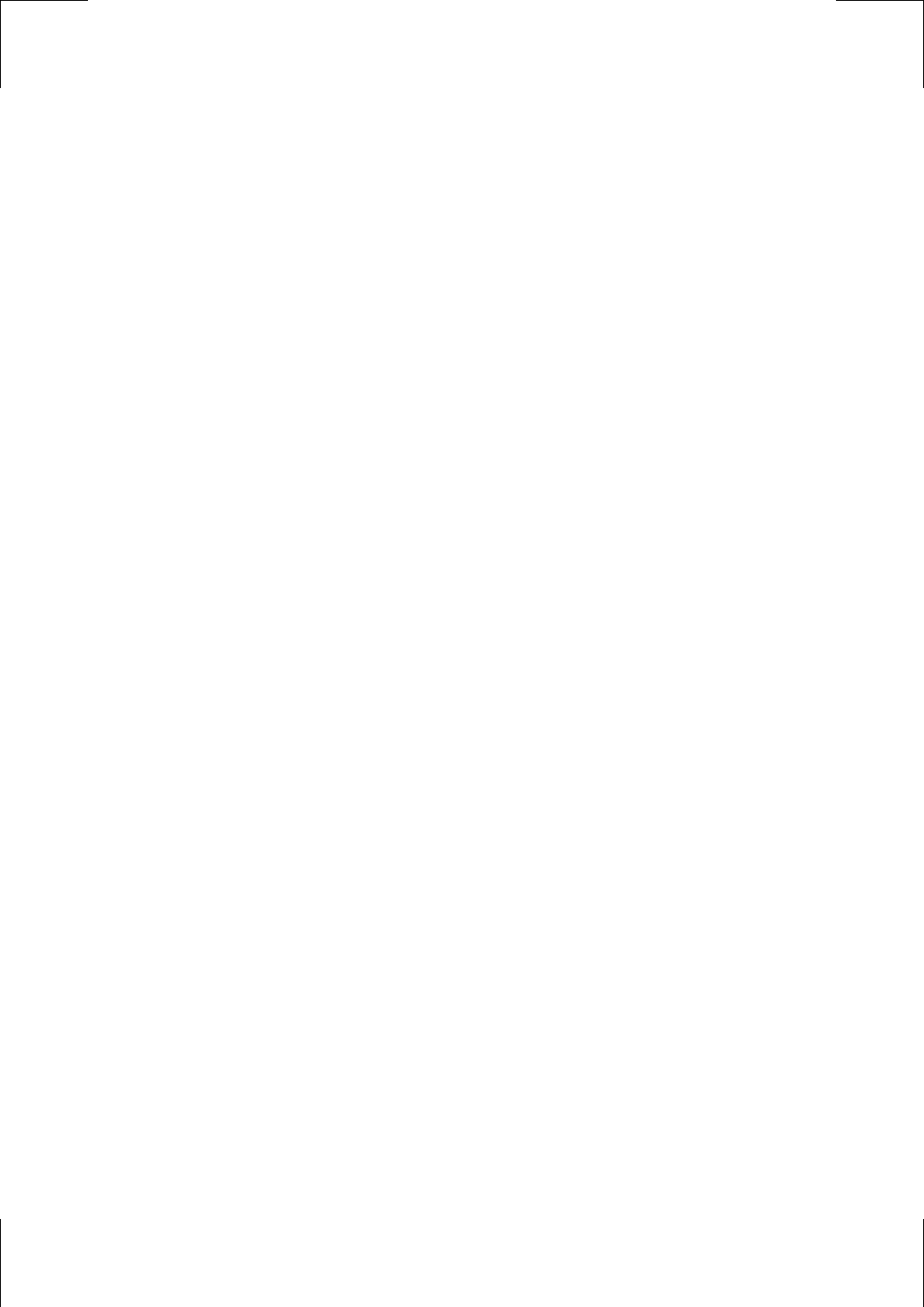### **Contents**

|   | Contents                                        | 1              |
|---|-------------------------------------------------|----------------|
| 1 | The Student Representative Committee            | 2              |
|   | The Student Representative Committee<br>1.1     | $\overline{2}$ |
|   | Relationship with College Administration<br>1.2 | 3              |
|   | Relationship to Student Association<br>1.3      | 3              |
|   | Student Representative Committee Budget<br>1.4  | 4              |
|   | 1.5                                             | 4              |
| 2 | <b>Individual Roles and Descriptions</b>        | 5              |
|   | 2.1                                             | 5              |
|   | 2.2                                             | 6              |
|   | 2.3                                             | 8              |
|   | 2.4                                             | 9              |
| 3 | <b>SRC</b> Elections                            | 10             |
|   | 3.1                                             | 10             |
| 4 | <b>Committees and Meetings</b>                  | 14             |
|   | 4.1                                             | 14             |
| 5 | Amendments to the By-Laws                       | 16             |
|   | 5.1                                             | 16             |
|   | 5.2                                             | 16             |
|   | 5.3                                             | 16             |
|   | 5.4                                             | 17             |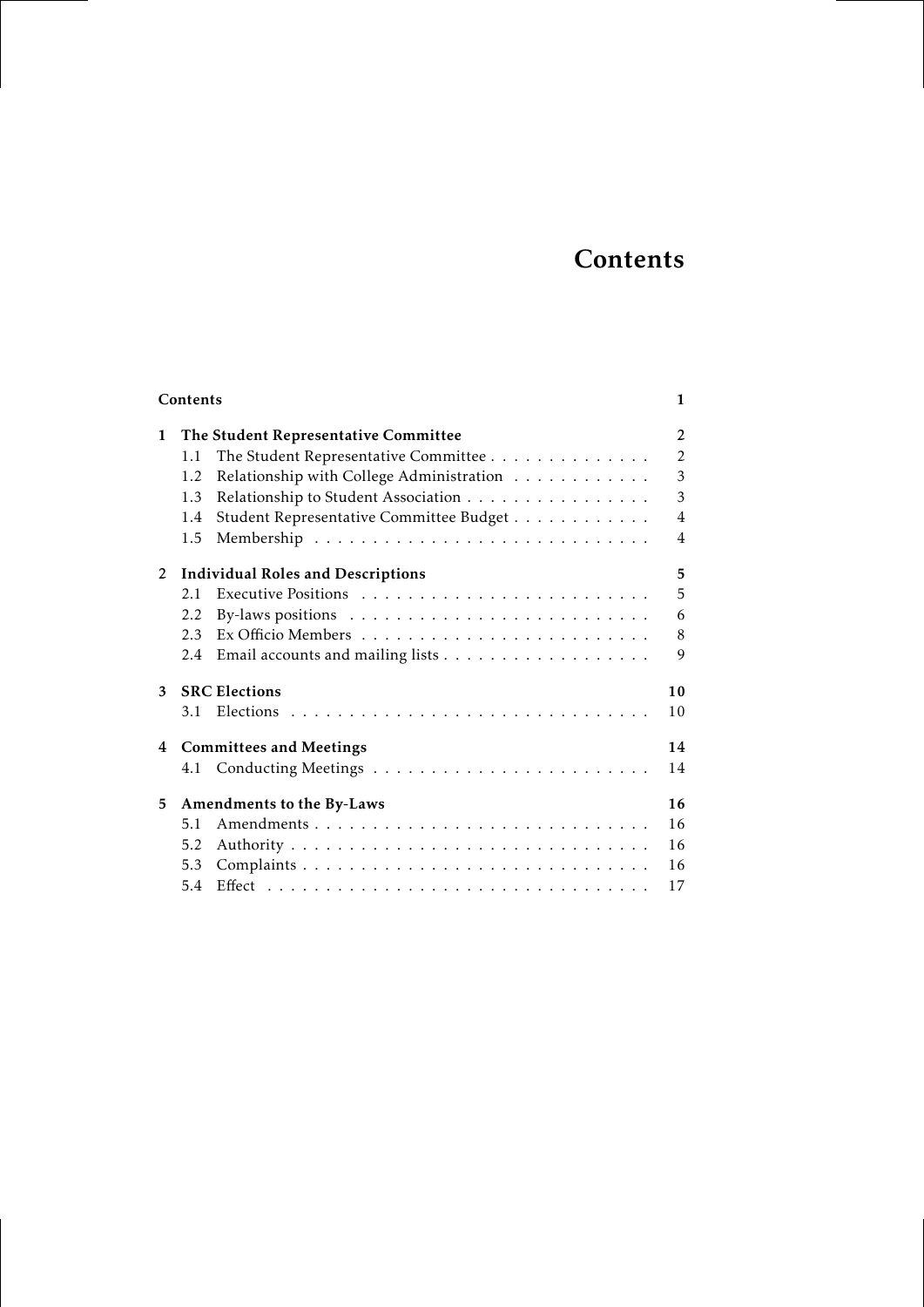# ve Comm<br>1988 - Comm<br>1988 - Comm The Student Representative Committee

#### 1.1 The Student Representative Committee

The Student Representative Committee (SRC) is an elected committee constituted by the students of St. Cross College. It is responsible for the welfare and interests of the college's students.

#### Preamble

The role of the SRC is to foster a supportive environment in college. It represents the academic and social interests of the collegeâĂŹs student body and acts as a channel of communication between them, the College, the University, and the wider community.

The functions and duties of the SRC shall be as follows:

- To formulate and carry out any instructions and policies enacted by the Student Association;
- To manage the day-to-day business of the Student Association;
- To represent the interests of the junior members to Governing Body and other College committees and officers;
- To manage the Student Associations funds within the framework of the annual budget;
- To carry out the further responsibilities and individual tasks of each elected position specified in the By-laws;
- To conduct meetings in accordance with the By-laws;
- To acquire and dispose of Student Association property;
- To organise social and welfare events, including an annual Freshers Week for new students;
- To liaise with College administrative staff in the organisation and management of Student Association activities.

In executing these duties members of the SRC will act in the interests of the entirety of the junior membership of college.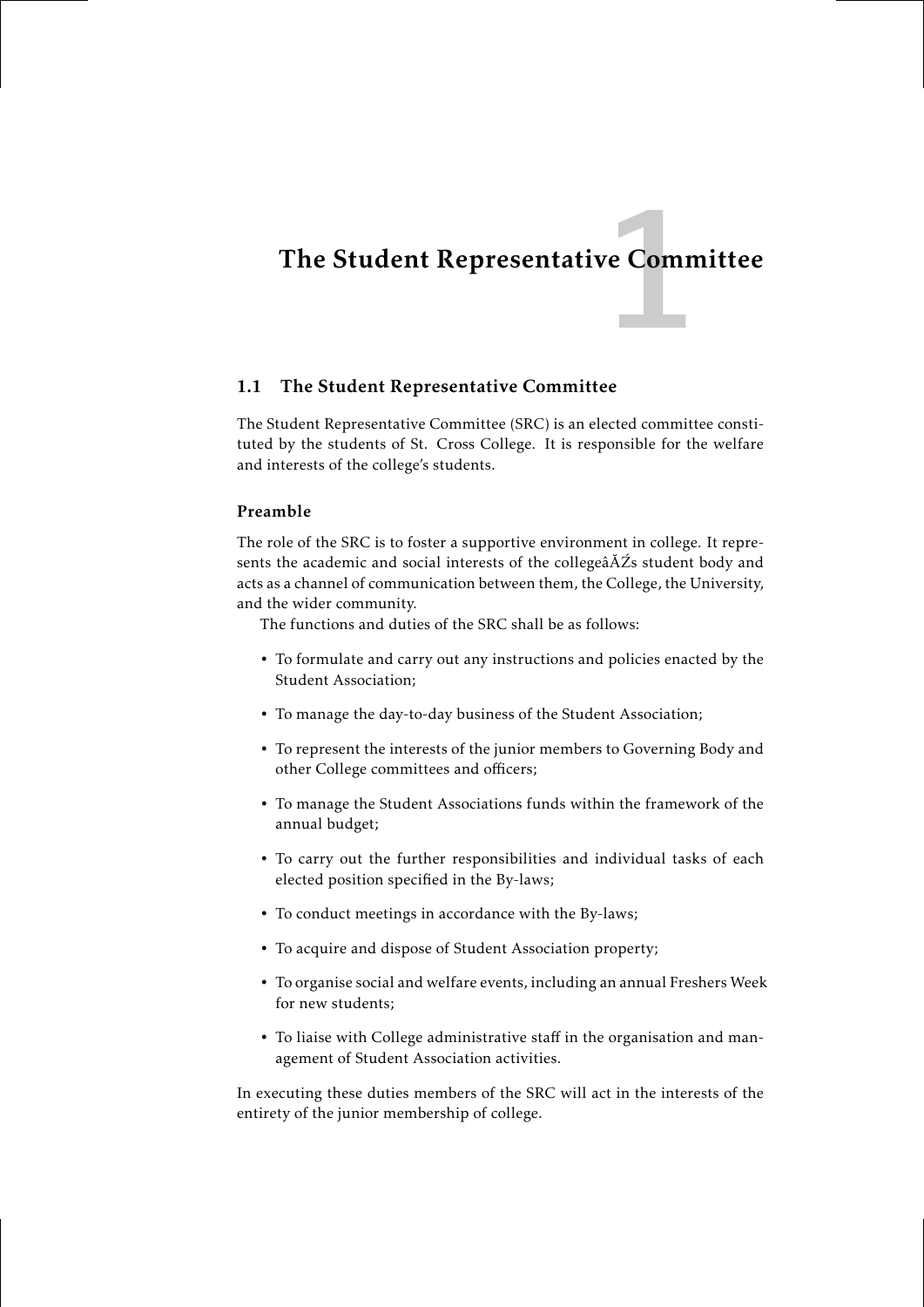#### 1.2. RELATIONSHIP WITH COLLEGE ADMINISTRATION 3

We pride ourselves on our history of high academic standards and generous social spirit. We strive for the inclusion of all members and oppose discrimination on any grounds. The tone of this Common Room has been that of openness and inclusiveness. We embrace an atmosphere of tolerance and the expression of identity. In this spirit, we, the graduate students of St. Cross College, in order to secure and transmit to succeeding generations our academic and social heritage, do establish these By Laws for our Student Representative Committee.

#### Definitions

- STX St. Cross College
- SRC Student Representative Committee
- CRC Common Room Committee
- Exec Executive Committee
- SA Student Association
- GB Governing Body
- RON Re-Open Nominations

#### Name

Any representative use of the SRC name must be authorized authorised by the SRC Executive. College societies and sports teams that wish to be affiliated to the Student Association and/or to apply for SRC funding must first be approved by a majority-vote of the SRC.

#### 1.2 Relationship with College Administration

As representatives for the student members of the St Cross Common Room Student Association, the SRC (and its executive members in particular) have a duty to facilitate the relationship between students and the College administration. The members of the SRC should therefore maintain open channels of communication with College and mediate between the two groups, if appropriate. Within the organisation of St. Cross, the SRC has equal status to the CRC and reports to the Executive Committee directly. Its operations are independent.

#### 1.3 Relationship to Student Association

All junior members entitled to membership of the Common Room with voting rights under Article I, Section 1 of this Constitution shall also be members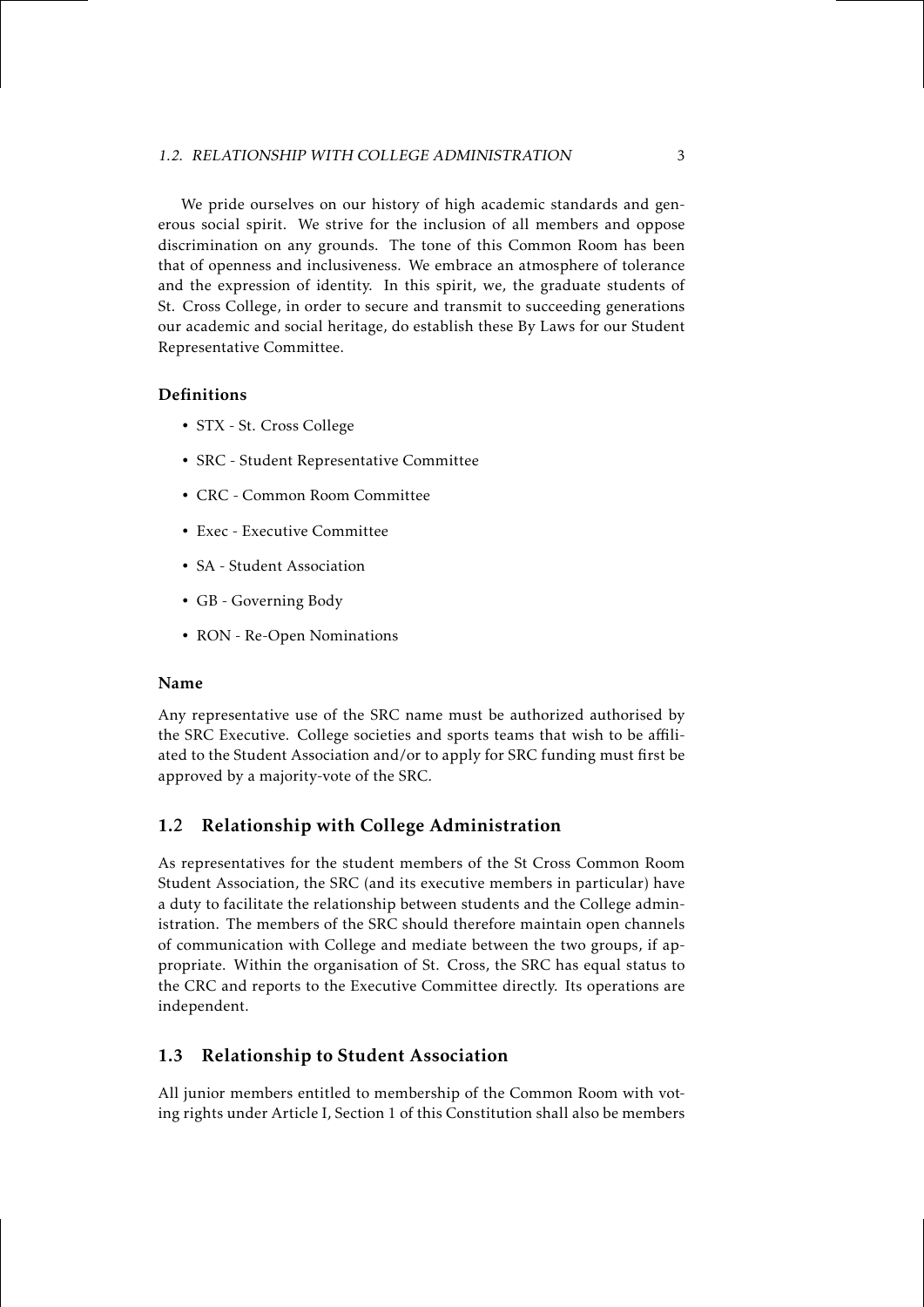of the Student Association.

The Student Association, consisting in principle of all St Cross students, elects the SRC as its representative body. In this capacity, the SRC serves a practical purpose in representing the students of St Cross internally to the college's senior members and administrative staff, and organising events for the student body and the community immediately surrounding it. It is not the role of the SRC to take positions on political matters: if anyone wishes to propose that the students of St Cross take a stance collectively on an issue of a political nature, it must be voted on by the SA. Meetings of the Student Association (SA) are held in principle once a term, but the SRC can decide (by majority vote) to call SA meetings at any time.

#### 1.4 Student Representative Committee Budget

The Treasurer of the Student Representative Committee shall, as soon as possible after the annual disbursement of funds by the College to the Student Association, prepare a budget for their expenditure. S/he shall present the budget at a regularly scheduled meeting of the Student Representative Committee, which shall approve it by a majority vote of those present. The Secretary shall then publish the provisional budget on the Common Room noticeboard for a period of seven days, during which time junior members wishing to object to the budget may call a Student Association meeting in accordance with the By-laws. At that meeting, the provisional budget may be amended by a majority of those present. In the absence of objections, or else once all objections have been heard and all successful amendments made, the President of the Student Association and the Treasurer shall present the provisional budget for the approval of the College's Finance Committee in accordance with College policy.

#### 1.5 Membership

Eligibility for membership of the Student Representative Committee shall be confined to any member of the Student Association with good academic standing. An individual may serve on the SRC for a maximum of 3 years per degree.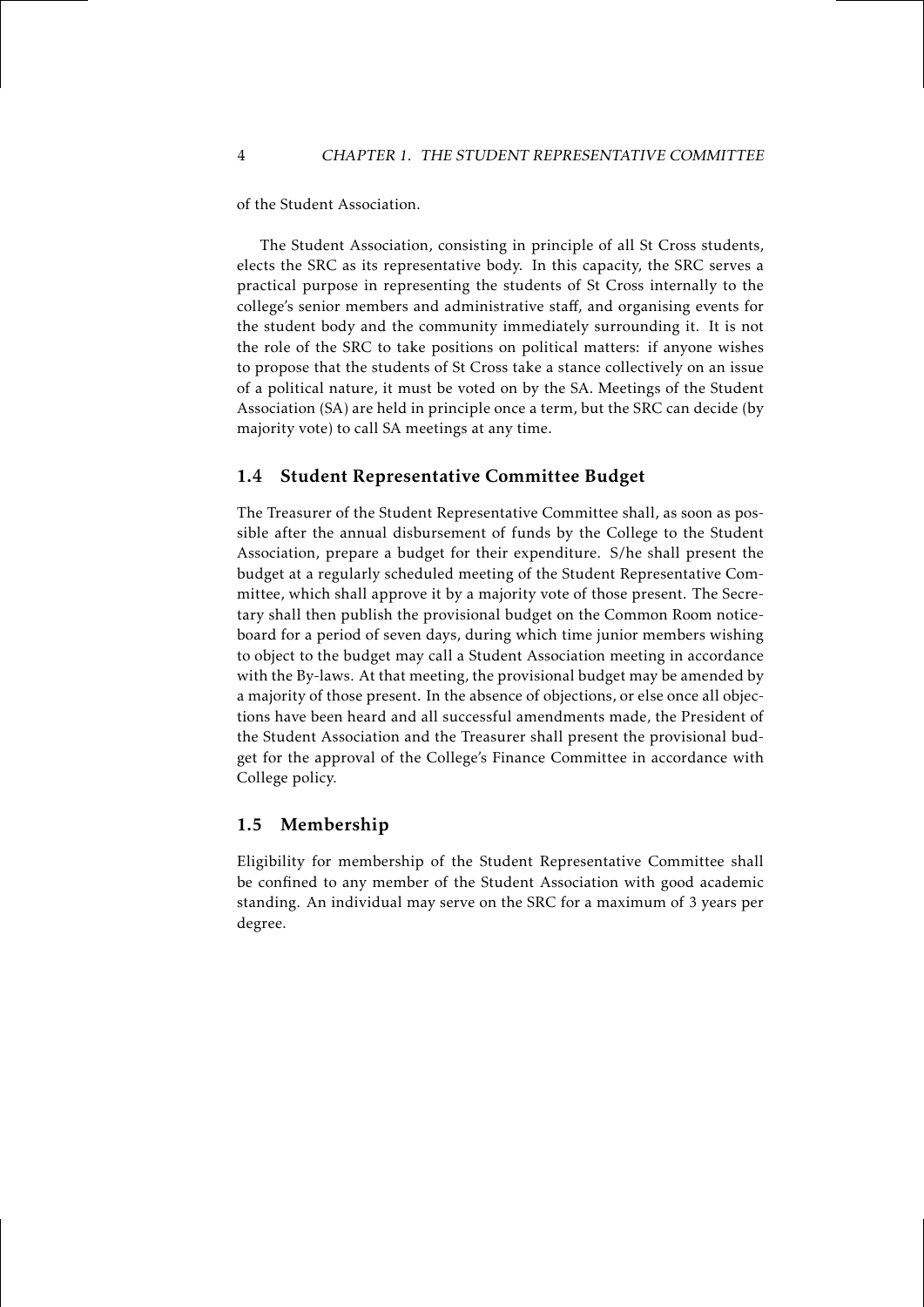# Descript Individual Roles and Descriptions

#### 2.1 Executive Positions

The Student Representative Committee shall consist at a minimum of a President of the Student Association, a Vice President, a Secretary, and a Treasurer, and shall be augmented by such other positions.

#### President

The President of the Student Representative Committee shall be responsible for the day-to-day operations of the Student Association and shall coordinate the work of its officers and representatives. S/he shall chair meetings of the Student Association and the Student Representative Committee, shall serve as the chief liaison between the Student Association and Governing Body and other committees and officers of the College, shall execute the mandates of the Student Association and the Student Representative Committee, and shall exercise all other powers granted to him/her by the Constitution and these Bylaws.

#### Vice President

The role of the Vice President is to attend all necessary meetings with the President and to attend when the President is unable to. This includes, but is not limited to, the Student Representative Committee meeting, Common Room Committee meetings, Student Association meetings, and Executive Committee Meetings. The Vice President is expected to run the Student Representative Committee meetings when the President is absent. The Vice President's other principle responsibility is to organise two weeks of activities for freshers during week -1 and week 0 of Michaelmas Term. This includes social and welfare events whose objective is to welcome the new students and promote involvement in college activity. The entire SRC committee will assist the Vice President with the organisation of these events. The Vice President also sends the weekly SRC emails out to the student body with the main SRC events and information for that week.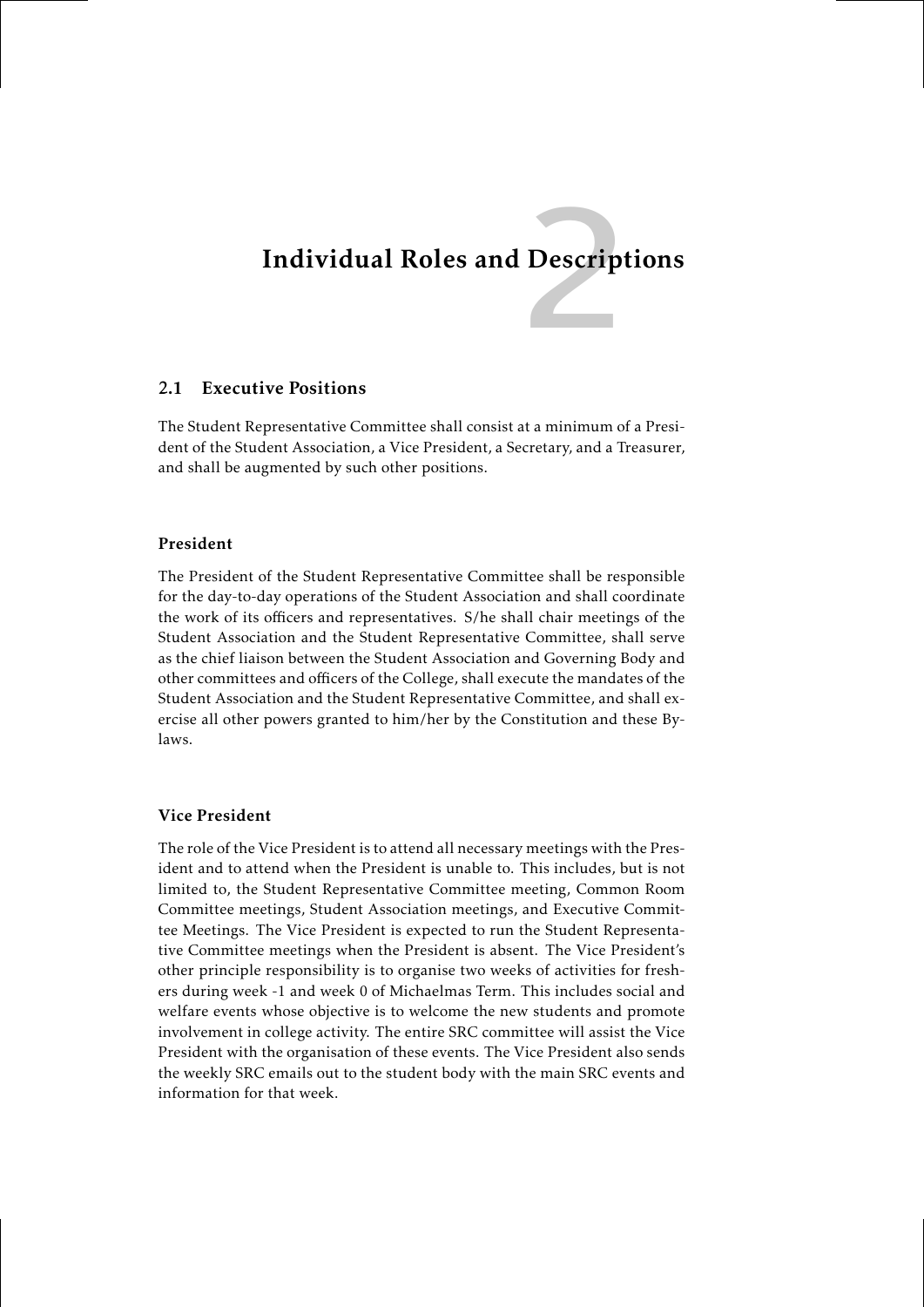#### Treasurer

The Treasurer shall maintain and oversee the accounts of the Common Room and the Student Association, maintain an accurate inventory of Common Room property, prepare the annual budget of the Student Representative Committee in accordance with the Constitution, work closely with other members of the Student Representative Committee in the disbursement of monies, and sit on the College Finance Committee.

#### Secretary

The Secretary shall prepare and publish accurate minutes of all Common Room Committee and Student Representative Committee meetings, as well as of all Common Room and Student Association meetings. S/he shall maintain copies of the Constitution and these By-laws.

#### 2.2 By-laws positions

#### Social Secretaries

The Social Secretary or Social Secretaries shall be responsible for the planning and execution of social events within the College. These shall include, but are not limited to, college bops (up to a maximum of three per term), events during Freshers' Week, and other social events throughout the year. There are two Social Secretaries, but a third Social Secretary can be added in Michaelmas Term if approved by the SRC Executives and a two-thirds majority vote of the SRC.

#### Welfare Representatives

The Welfare Officers shall represent the views of junior members at the College's Welfare and Equality Committees. They shall be responsible for recruiting junior sponsors and assigning them to incoming students and for those arrangements in Freshers' Week related to the general welfare of new members, in conjunction with the Vice President, the Bursar, and the Senior Tutor. The Welfare Officers shall make themselves available to junior members for consultation and advice on welfare issues.

#### Community Representatives

The Community Representative shall represent the views of junior members at the College's annual Health and Safety Advisory Committee and shall help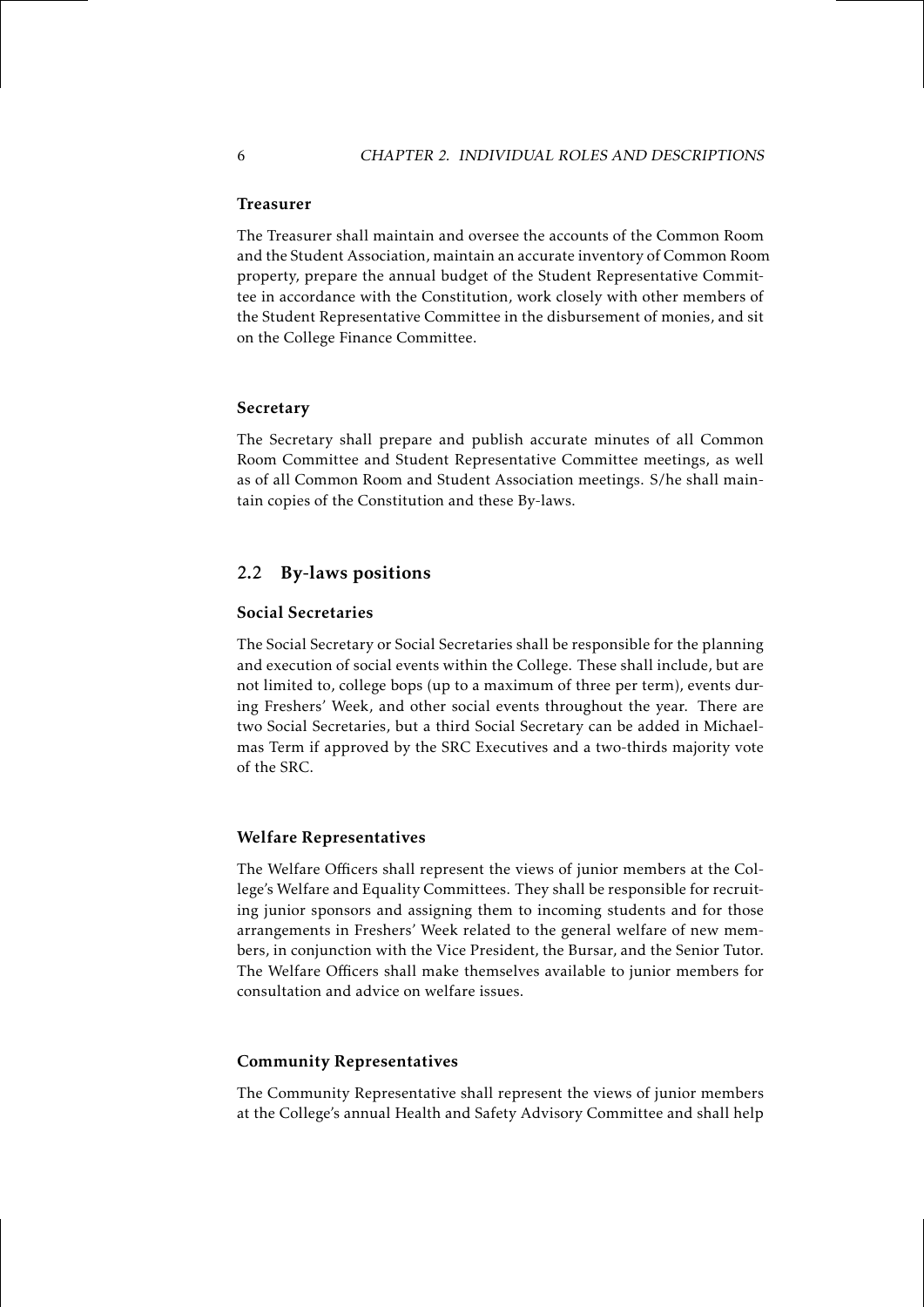to convey information obtained at that meeting and through the College Administration to junior members. S/he shall also be responsible for recruiting students to work as health and safety representatives at all events for junior members to ensure the safety of participants.

#### External Relations Representative

The External Affairs Representative shall be responsible for representing the Student Association to bodies external to the College. S/he shall automatically become a member of any representative body to which the Student Association may be affiliated, subject to the internal procedures of any such body.

#### Sports and Societies Representative

The Sports and Societies Representative shall be responsible for convening a committee of the Sports Fellow, the President of the Student Association and him/herself to approve requests for sports subsidies. S/he shall further serve as a point of contact with students representing the College in sport and shall organize sporting and recreational activities in College. S/he shall also be responsible for convening a committee of the President of Common Room, the President of the Student Association and him/herself to approve requests for grants or subsidies to Common Room clubs and societies.

#### Arts Representative

The Arts Representative shall be responsible for issues relating to artistic and cultural initiatives in the College. S/he shall attend meetings of the College Arts Committee. S/he shall further be responsible for initiating, maintaining, or changing arts programs such as the display of student art in the College bar.

#### Environment and Health and Safety Representative

The Environment Representative shall act to promote environmental issues, both local and global, with the main aim of raising environmental awareness at St Cross. S/he shall also promote relevant events and organize, publicize, and implement the College recycling scheme.

#### Careers Development Representative

The Careers Representative shall liaise with the Oxford University Careers Service to provide junior members with information about careers events taking place within the University. S/he shall be responsible for coordinating the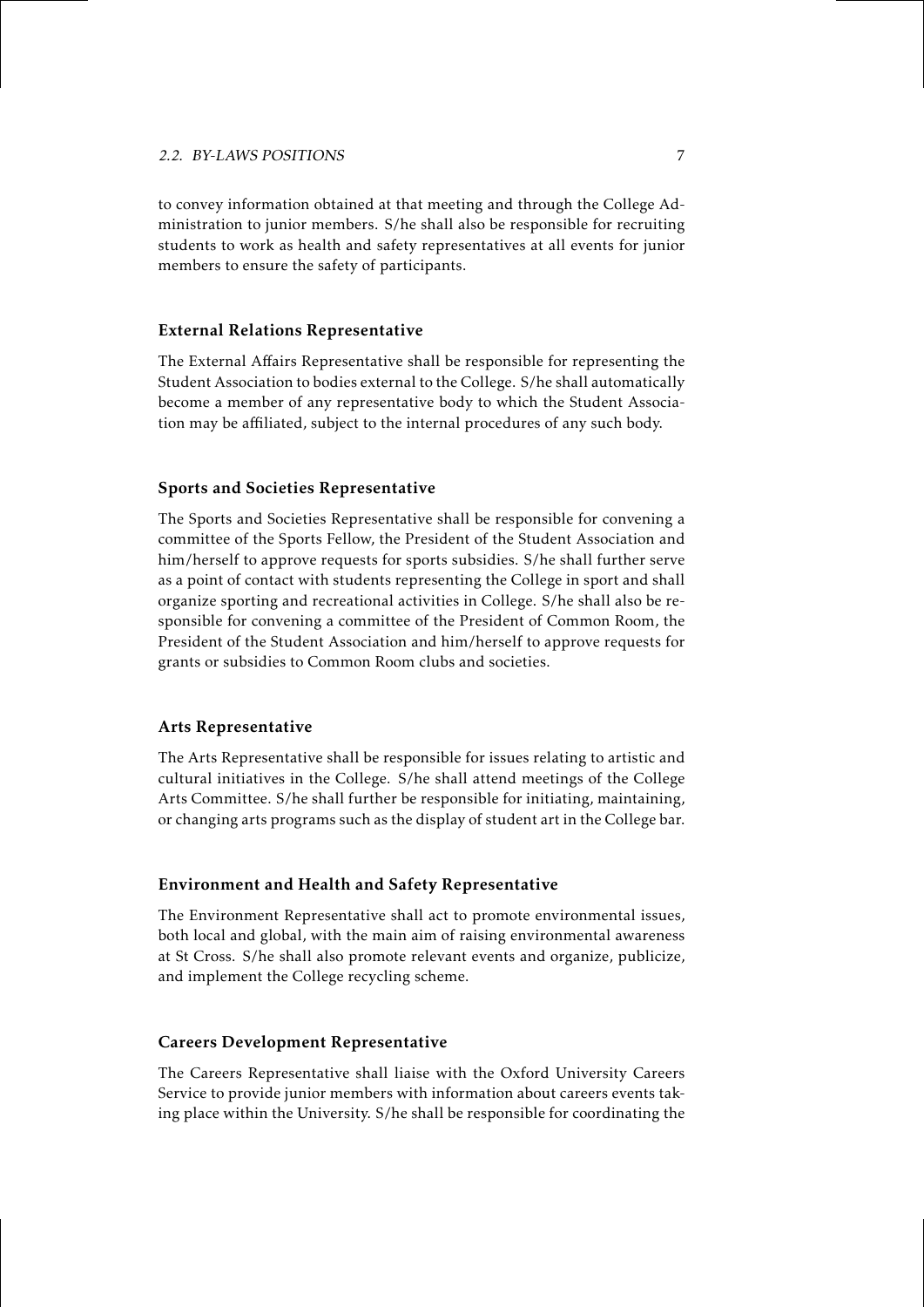St Cross Talks, facilitating and publicising Academic events, facilitating study skills training and coordinating courses at divisional level for thesis-writing.

#### Lesbian, Gay, Bisexual, and Trans Representative

The Lesbian, Gay, Bisexual and Transsexual (LGBT) Representative shall be responsible for representing the interests of the College's Lesbian, Gay, Bisexual and Transsexual students, for providing welfare advice and provision, and for organizing social events with other LGBT communities.

#### Chair of the Ball Committee

If the Student Representative Committee decides to hold a summer ball in any particular year, the post of Chair of the Ball Committee shall be created. S/he will chair a working committee on planning, organising and executing the event. S/he shall be responsible for ensuring that all of the requirements of the College's Ball Rules are fulfilled and that the College Ball operates in such a manner as to provide the maximum entertainment for members of the college without jeopardizing the Student Representative Committee's budget.

#### 2.3 Ex Officio Members

The Junior Deans, Bar Manager, Library Representative, and Student Information Technology Representatives shall all serve as non-voting members of the Student Representative Committee and shall discharge the functions assigned to them by virtue of their respective contracts with the College. The Junior Deans, Bar Manager, Library Representative, and Student IT Assistants can attend SRC meetings, but do not have voting rights.

#### Junior Deans

Junior Deans provide an on-call service overnight to deal with security and emergency issues in the absence of porters. Additionally, they are required to handle minor breaches of discipline, encourage student members to conform to college regulations, provide informal counselling and support to student members and to act as an interface between the student body and college staff.

#### Bar Manager

The Bar Manager's main responsibility is to organise the bar in its entirety. This includes hiring bar staff, organising schedules, updating the inventory,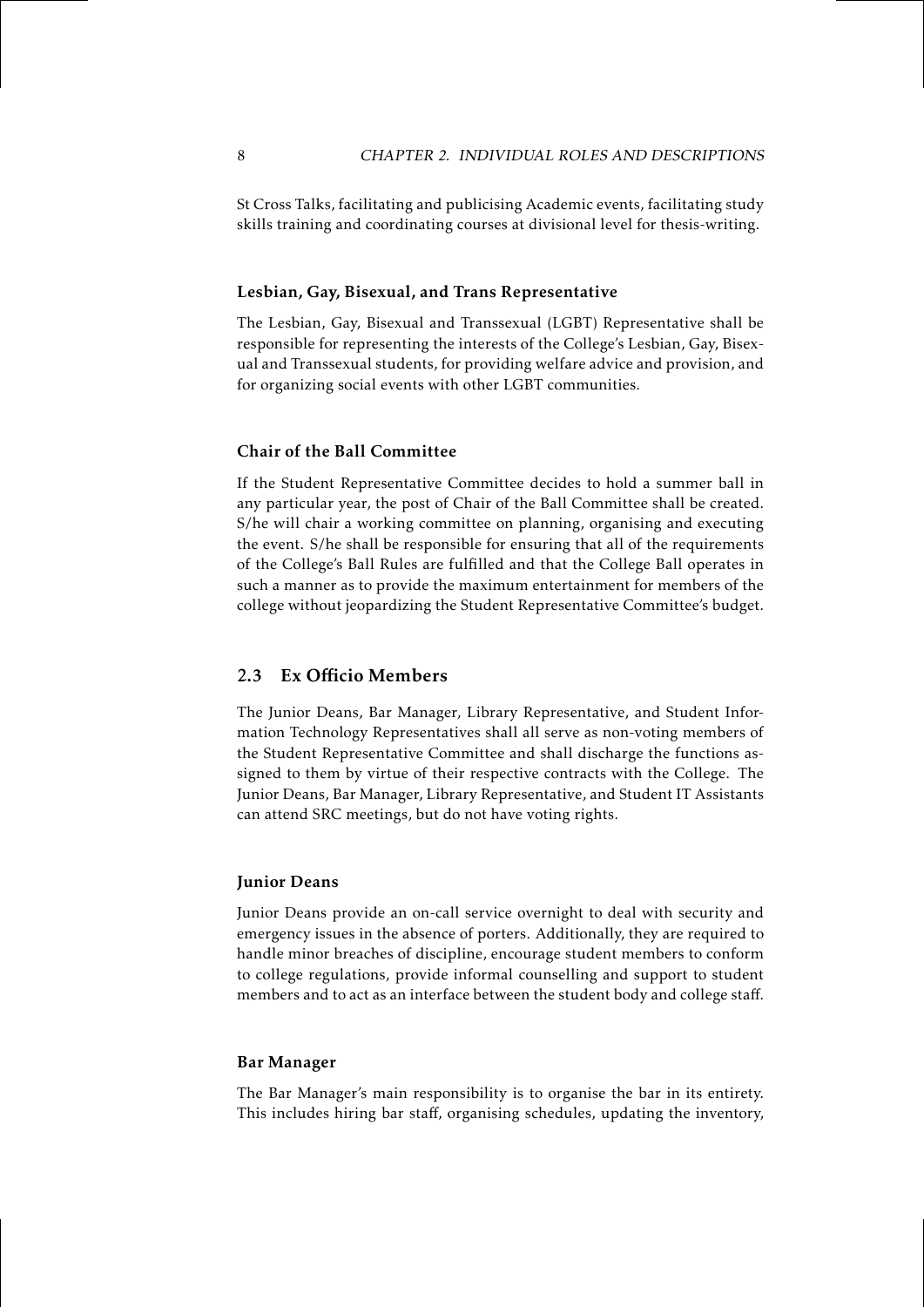and coordinating with College on general maintenance and accounts. The Bar Manager is the main contact when hosting bar events. The Bar Committee (Bar Manager, Domestic Bursar, Accounts Manager) has the final decision in any bar-related event.

#### Library Assistant

The Library Assistants main job is to support the College Librarian's duties. They can advise the SRC on library matters, and hold tours and information sessions during Freshers Week to inform new students of the facilities and workshops.

#### Student IT Assistants

The Student Information Technology (IT) Assistants handle most of the faceto-face IT support in college, supporting the IT Manager's duties. They can advise the SRC on IT matters, and hold registration sessions during Freshers Week to help new students connect to the university wireless network.

#### 2.4 Email accounts and mailing lists

Each elected officer has access to an email account associated with their position. The two or three Social Secretaries share their account. All accounts can post to the St Cross SRC mailing list as well as to the SRC students association mailing list. Retiring officers should provide account details to their successors. Passwords can be reset, even if the previous password has expired, by addressing a request to the IT Manager.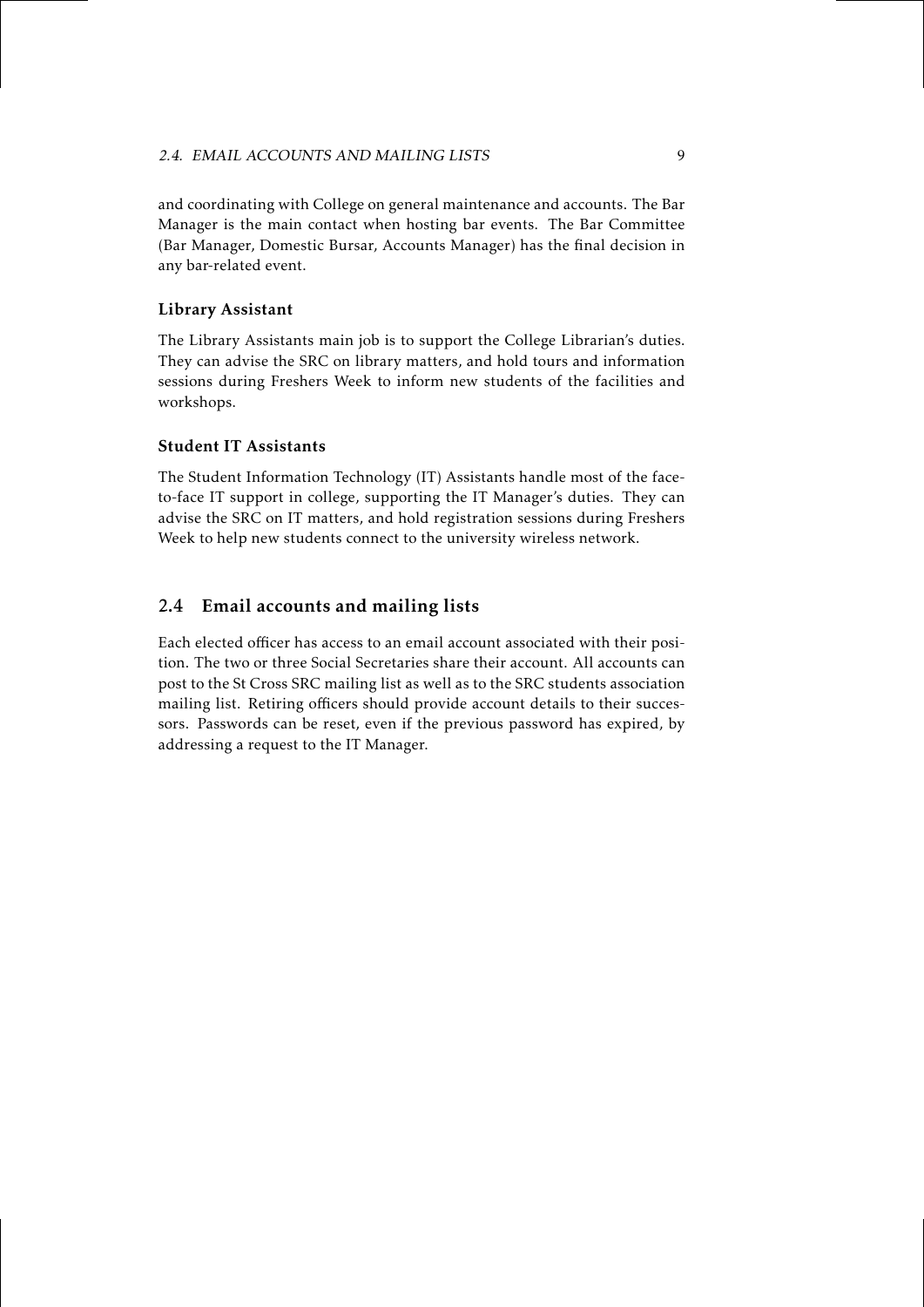

#### 3.1 Elections

Elections shall be conducted according to the procedures set out in the Constitution and these By-Laws. Governing Body shall oversee that each election is fairly and properly conducted.

The President of Common Room shall serve as Returning Officer and shall be responsible for the conduct of elections in accordance with this Article and the Constitution.

Elections shall take place in Trinity Term for the posts of President of the Student Association, Vice President, Secretary, Treasurer, at least one social secretary and such other posts as the Executive may determine. Those elected shall assume office upon the adjournment of the final SRC meeting to be held in the same Trinity Term. Further elections shall take place in the following Michaelmas Term for all remaining positions.

The tenure of all SRC positions shall be for a twelve-month period. No person may hold a position for more than one year without re-election.

#### Nominations

At least two weeks in advance of the close of nominations and normally no later than Monday of Fourth Week of the term in which the election is to take place, the Returning Officer shall publicise the titles and descriptions of the positions open for election, the dates and hours of polling, the place of polling, and the period and method of making nominations.

Nominations shall normally close by 5 p.m. on Friday of Sixth Week of the term in which the election is to take place. Balloting shall normally take place from Monday through Thursday of Seventh Week in accordance with the provisions of this Article. The Returning Officer shall normally announce the results by noon on Friday of Seventh Week.

Candidates for nomination shall be nominated by two voting members of Student Association and shall indicate, in writing, to the Returning Officer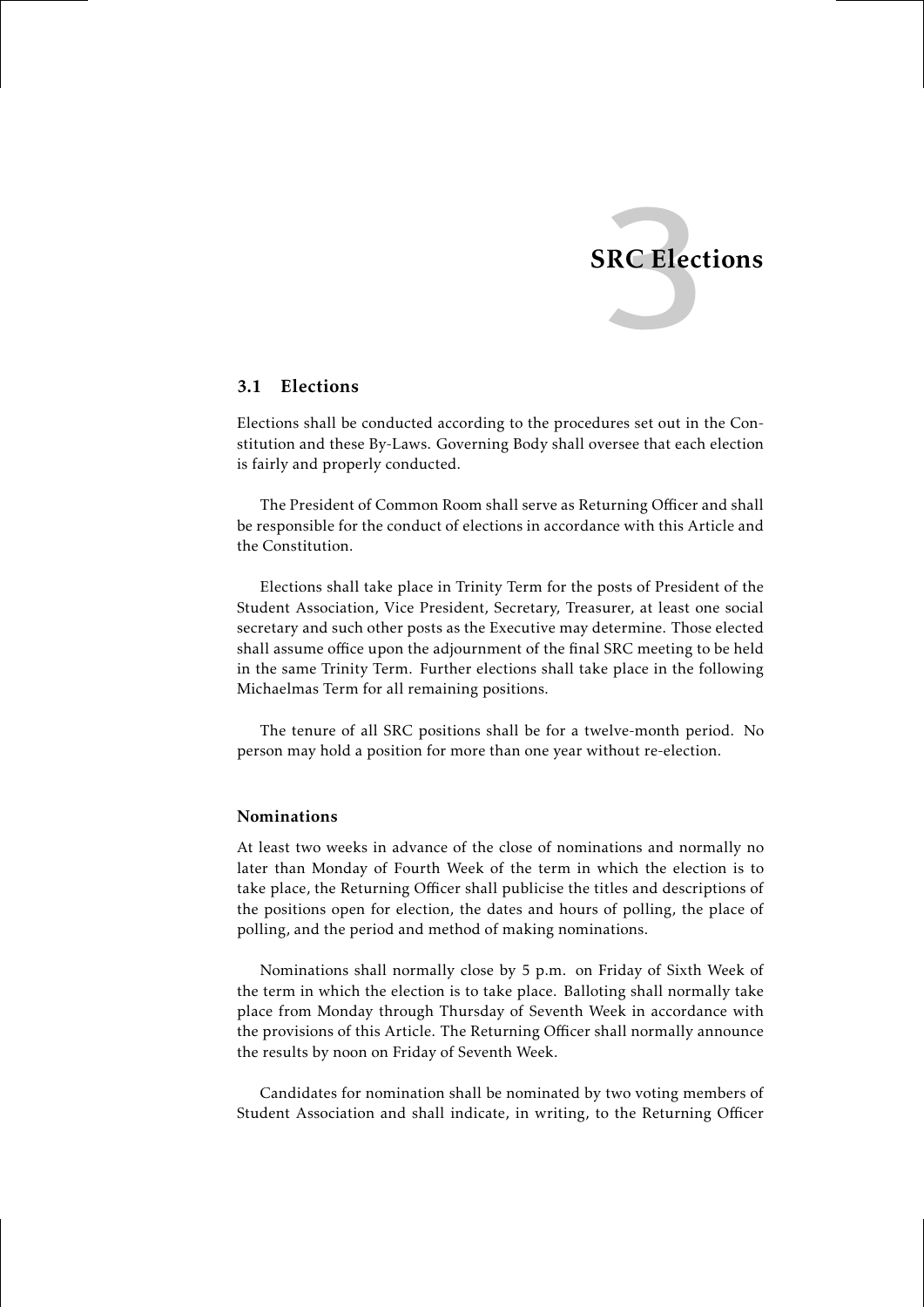#### 3.1. ELECTIONS 11

their assent to nomination. No member may accept nomination for more than one position in any election. Nominations and notice of candidates' assent shall be received by the Returning Officer before the close of the nominating period. No nomination may be withdrawn without the consent in writing of the candidate. Nominations may be withdrawn at any time before the start of balloting. After the close of the nominating period, the Returning Officer shall publish a nomination list including the names of all duly nominated candidates for each vacancy and their manifesto.

Hustings for any position may be held at the discretion of the Returning Officer on the Monday of Week 7. If the Returning Officer chooses to hust candidates for any position, all candidates for that position will be invited to the Common Room to briefly discuss their manifesto and answer questions from the Student Association.

#### Voting

The Returning Officer may allow voters to submit their votes by electronic or such alternative means as s/he thinks fit; nevertheless, a secret ballot must always be available. Ballot papers, whether written or electronic, shall list in relation to each vacancy the names of all candidates, and for each vacancy shall include a space for "Re-Open Nominations" (also known as "RON"). In the case of paper ballots, balloting shall take place in the Common Room during a designated time; in the case of electronic ballots, balloting shall close at 11.59 p.m. on the last day of voting. Each member of the Student Association may cast a single ballot.

#### Secondary Elections

In the event that there are no candidates for a given position at the close of nominations, or in the event that the winner of a given election is RON (reopen nominations), or in the event that there is a tie between two candidates (including between a candidate and RON), an additional election will be held.

#### Continued Vacancies

In the event of the resignation of any member holding any elective position, or in the case of an unfilled vacancy, the SRC may conduct a majority vote to appoint a member of the Student Association to act in the vacant position until the next election.

The SRC must notify the Student Association of the vacant position and their nominee. The Student Association then has two weeks to nominate another candidate. If no nominations are received, then the original SRC nominee will be co-opted.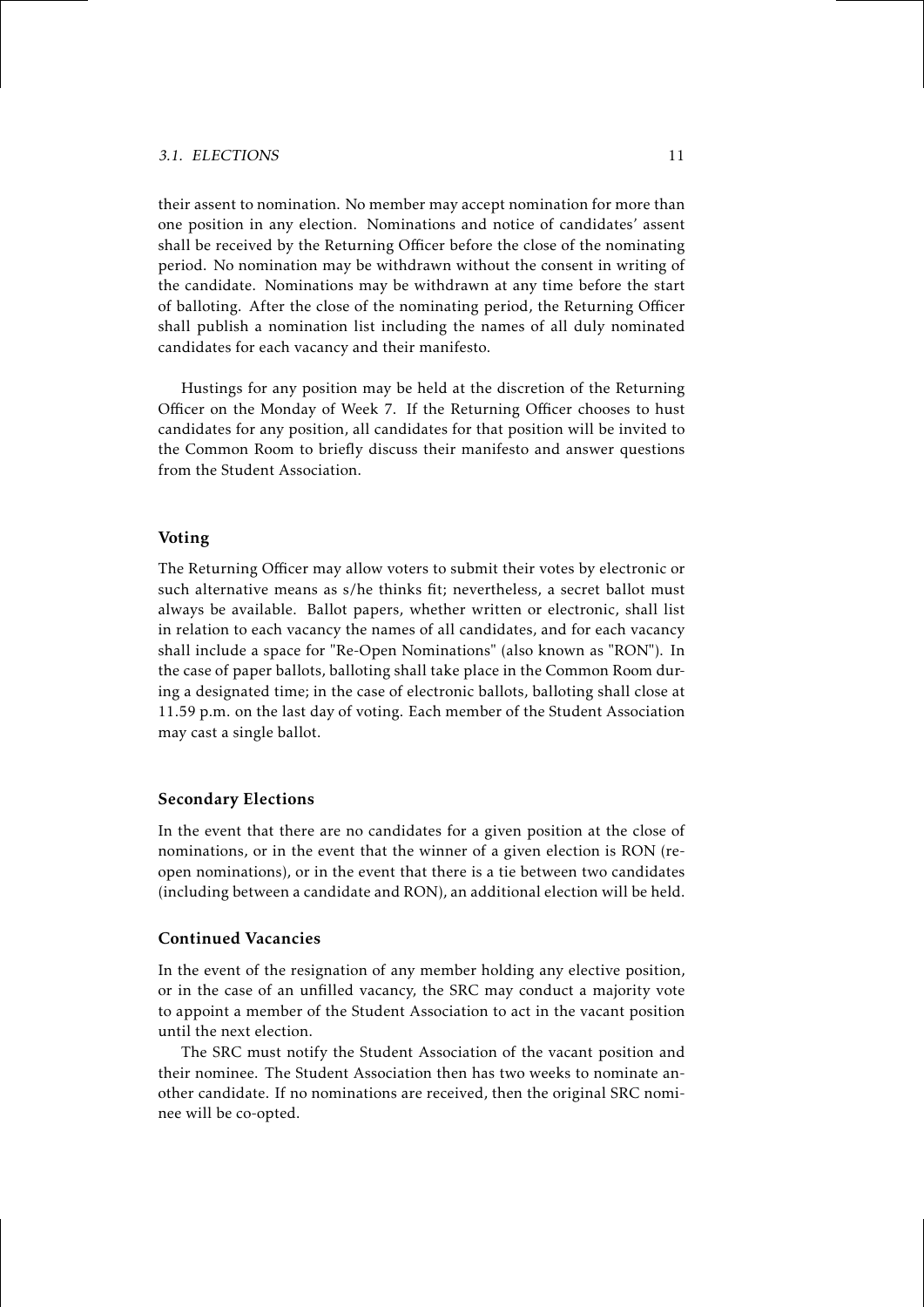If more than one nomination is received by the SRC within two weeks of the posting of such notice, an election shall be held according to the procedures set out in the By-laws. In the intervening period, the appointee shall continue to act in the position. If only one nomination is received by the SRC, then the nominated individual shall be deemed elected.

#### By-Elections

In the event that a member of the SRC resigns or is removed from office during their term of office, a by-election will be held.

#### Multiple Positions

No member shall hold more than one elective position at any one time, except where s/he has been elected under the "emergency" provisions in which case s/he shall hold no more than two elective positions.

#### Re-open Nominations (RON)

If the Student Association votes to re-open nominations (RON) against any candidate, that candidate will not be able to hold any SRC position for a full academic year.

#### Recalls

A vote of no confidence may be tabled at any time against a member of the SRC. A vote of no confidence may be held in one of two possible ways:

• Any current SRC member may request a vote of no confidence in another member of the committee. The vote shall be called in a SRC meeting by the President, by the Vice President if the President is the subject of the motion, or by the next-highest unaffected officer on the SRC hierarchy as specified by the By-laws. Half of the voting members of the SRC must be present for a quorum to be reached; if this is not the case, an emergency meeting must be called within 48 hours.

At the meeting in which the motion is discussed, the member(s) in question shall hear the allegation made against them and be permitted to offer a statement of defence. S/he shall then leave and will not be present during the subsequent discussion which will not be minuted. The Junior Deans shall act as returning officers in the subsequent vote which shall be held with a secret ballot. If a two-thirds majority of the voting SRC members who were present at the discussion is reached, the position will be considered vacated.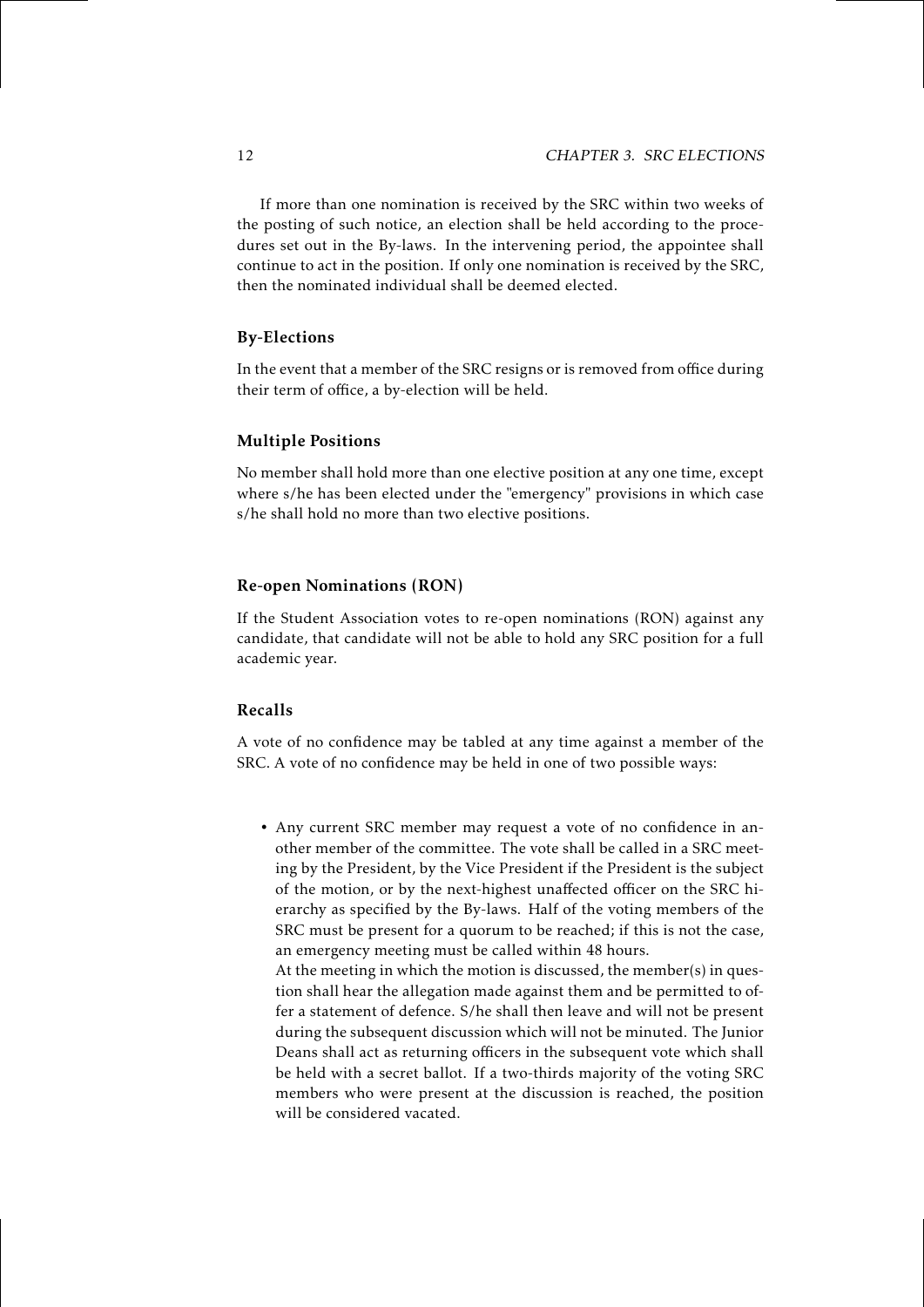#### 3.1. ELECTIONS 13

• Alternatively, any current SA member who does not hold an SRC post may present a petition of no-confidence in an SRC member to the Junior Deans. A petition bearing the names and signatures of 150 current SA members (or 30 percent of the SA members, whichever is smaller), as verified by the Junior Deans, will be considered as evidence that the member does not hold the confidence of the SA and the position shall be immediately vacated.

In the event that a position is vacated, the former incumbent will be considered discharged with immediate effect. A new officer(s) will be either elected or co-opted as the discretion of the SRC. Candidates who have been removed may not stand for re-election. If the SRC Executive deems necessary, all elected members of the SRC may be subject to an automatic vote of confidence on a termly basis. The vote shall take place in week 8 of each term and shall not concern any members elected or co-opted after week 5 of that term. One weekâĂŹs notice shall be given prior to the vote and Members are to be given one week to cast their votes.

#### Emergency Provisions

The SRC, or its executive, shall have the power to appoint any of its members to act temporarily in any position in an emergency.

The executive shall also have the power to temporarily suspend any individual from their SRC position in a case of misconduct or in an emergency. This suspension may last a maximum of eight weeks.

#### Appeals

Complaints about the operation of any election should be put to the Senior Tutor in Writing.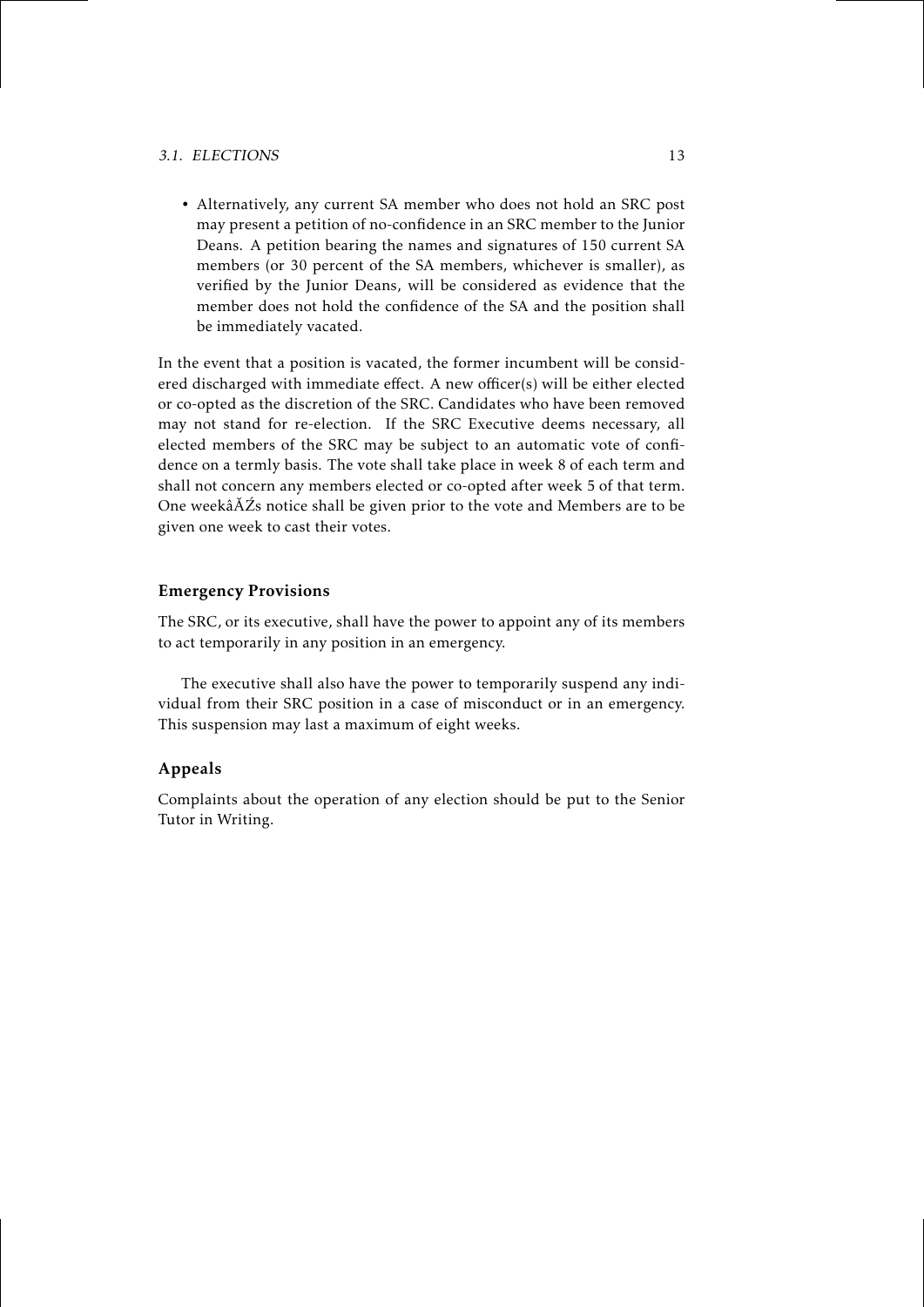# and Meet Committees and Meetings

#### 4.1 Conducting Meetings

#### Chair

The SRC President will be the Chair of each General or Emergency meeting of the SRC. In their absence, their nominated representative will serve as Chair.

The Chair of a General or Emergency Meeting will:

- Follow the agenda as posted;
- Decide the priority of speaking;
- Keep good order within the meeting;

#### Agenda

a) Notice of the agenda for each meeting will be given by the SRC Secreetary at least 24 hours prior to the meeting.

b) The agenda will include opportunity for any other business to be discussed.

#### Motion

a) Motions must be submitted to the SRC Secretary no later than 48 hours before the meeting.

b)Motions must be proposed by one Full Members and seconded by another Full Member. The proponent and the seconder will be denoted on the motion.

c) The proponent of a Motion has first right to speak in relation to the Motion they proposed.

#### Voting

a) The Secretary will tally the votes on each question put and announce the result to the membership present.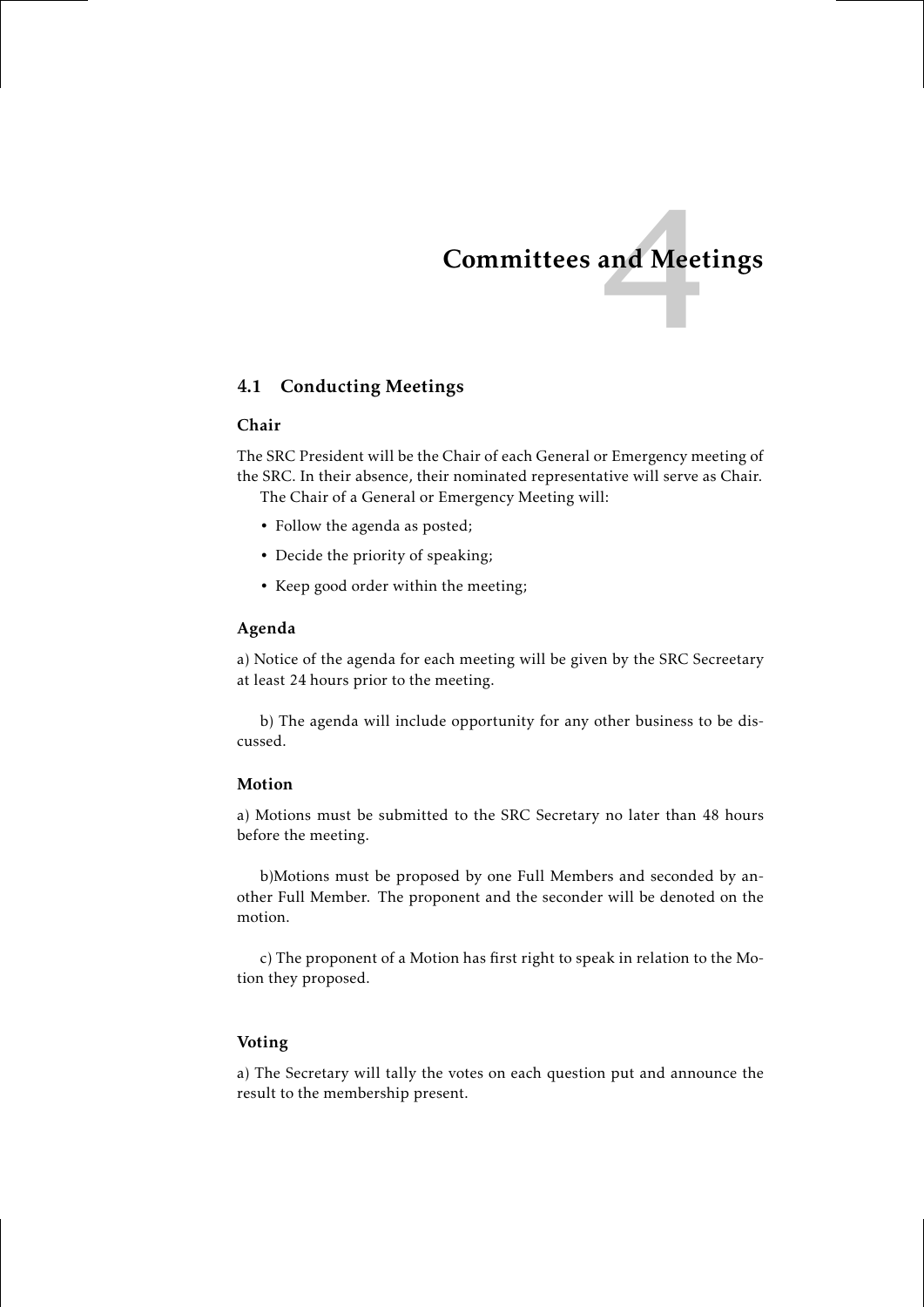#### 4.1. CONDUCTING MEETINGS 15

b) Any Full Member may request a roll-call vote.

c) Voting on Motions will normally be by show of hands.

d) At the time of voting, any Full Member can move a motion for the vote to take place by secret ballot. Such a motion requires a majority of Full Members.

e) A majority or a vote of two-thirds of present members does not include abstentions, but only those votes cast for or against the motion.

f) If amendments to the Constitution are passed, notice of the changes must be given to Members within ten days.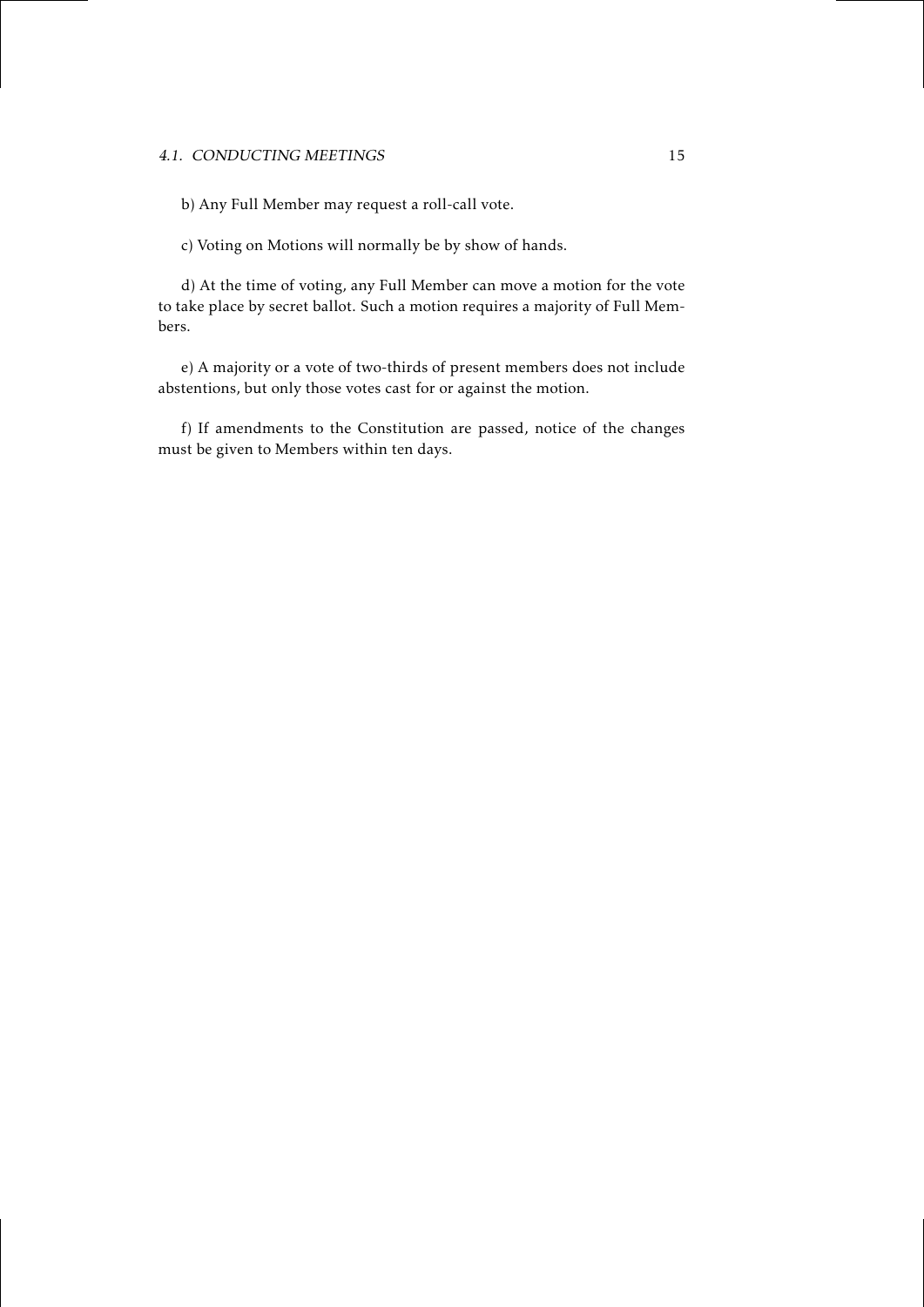# $\frac{1}{2}$  the By-Amendments to the By-Laws

#### 5.1 Amendments

a) Resolutions to amend the Constitution must be submitted to The Executive, who will give the SRC a one week notification of the exact changes. Minor amendments to such resolutions may be made at a General Meeting, provided such changes do not substantially alter the resolution.

b) Amendments to the Constitution must be proposed and seconded by another SRC Members.

c) Amendments to the Constitution must have the support of a two-thirds majority vote.

d) Successful amendments to the Constitution take effect upon their approval by a meeting of the GB.

#### 5.2 Authority

a) Any question about the interpretation of this Constitution may be submitted to The Executive to make a decision by majority. If The Executive fails to reach a majority decision, the question of interpretation will be put to the Senior Tutor or Bursar for a final ruling.

#### 5.3 Complaints

a) Complaints about any matter pertaining to the SRC should be submitted, in the first instance, to The Executive, if deemed acceptable to the complainant. The Executive will investigate. If The Executive cannot come to resolution acceptable both to the complainant and to the individuals complained about, all parties involved should consult with the Senior Tutor or Bursar who will be empowered to make a final decision, and must explain said decision to all parties involved.